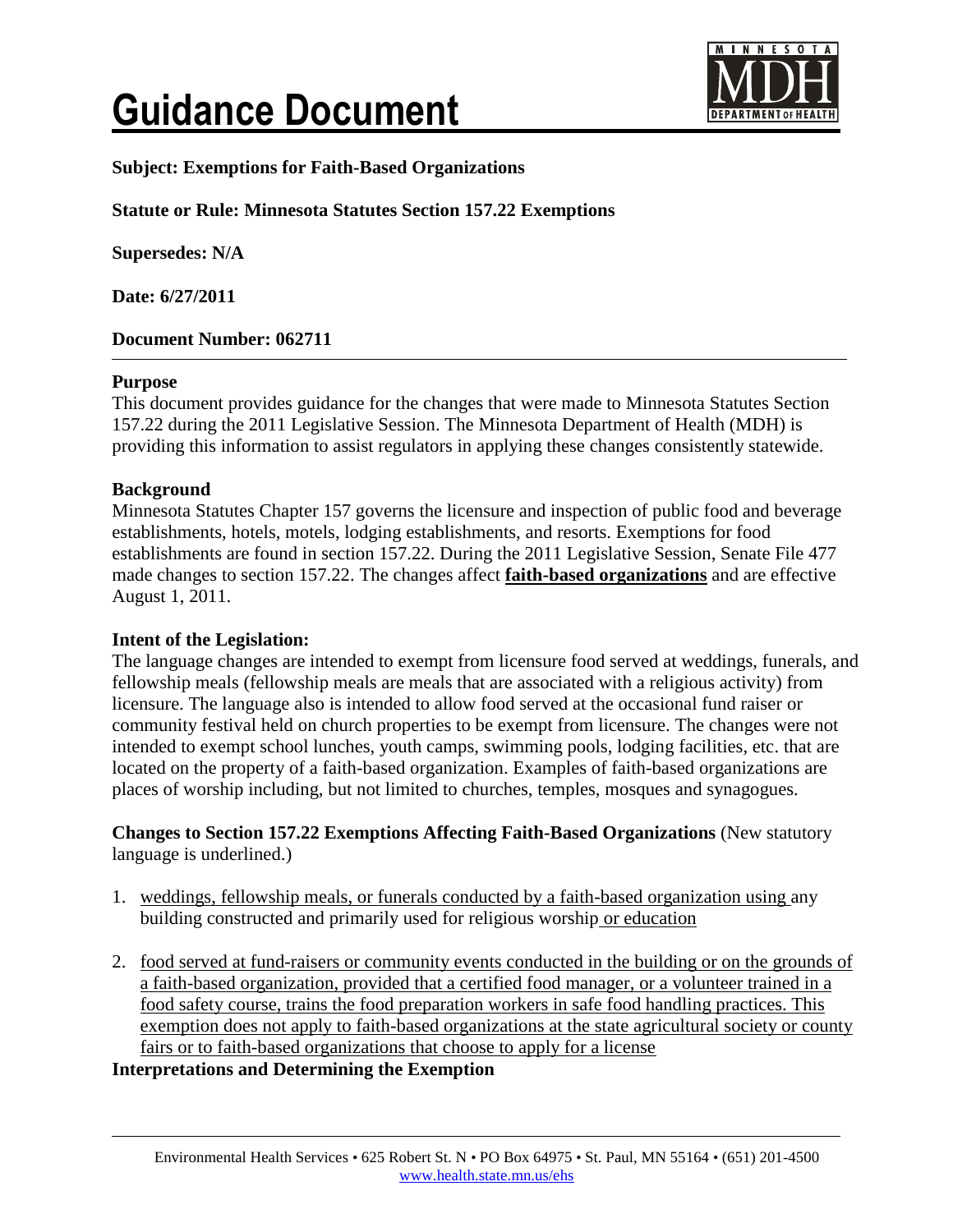1. Faith-based organizations are exempt from licensure and inspection if they prepare and serve food at weddings, fellowship meals, or funerals when these events take place at any building (or on its grounds) that was constructed and primarily used for religious worship or education.



Determining the Exemption:

2. Food served at fund-raisers or community events conducted in the building or on the grounds of a faith-based organization is exempt from licensure and inspection, provided that a certified food manager, or a volunteer trained in a food safety course, trains the food preparation workers in safe food handling practices. *This exemption does not apply to faith-based organizations at the State Fair or county fairs, or to faith-based organizations that choose to apply for a license.*



# Determining the Exemption: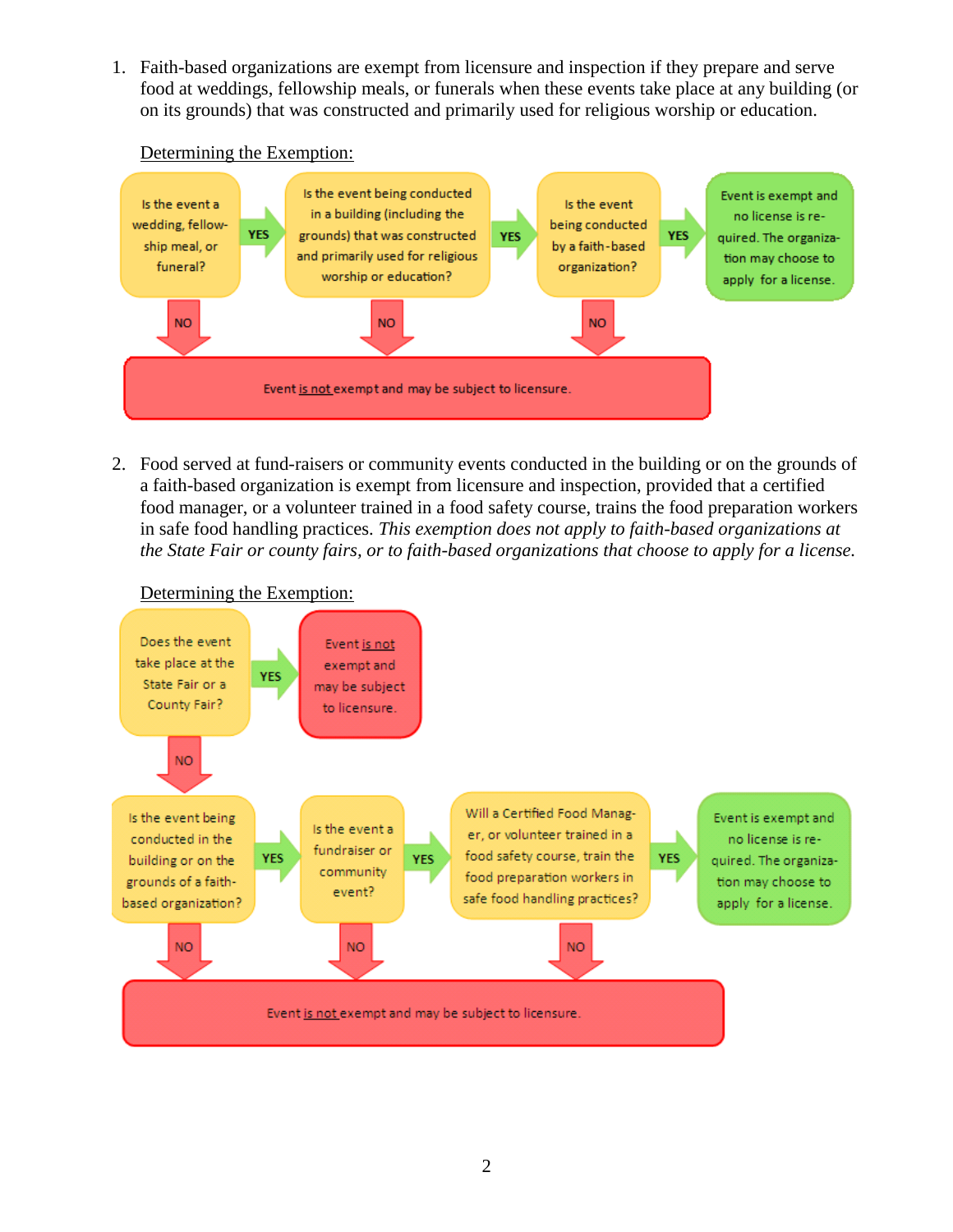**Applicable Laws:** Minnesota Statute 157.22 Minnesota Rules, chapter 4626

# **Reference Documents:**

Tax Guide for Churches and Religious Organizations - <http://www.irs.gov/pub/irs-pdf/p1828.pdf>

- 501c3 <http://www.irs.gov/charities/charitable/article/0,,id=96099,00.html>
- 501c4 <http://www.irs.gov/pub/irs-tege/eotopici03.pdf>
- 501c6 <http://www.irs.gov/charities/nonprofits/article/0,,id=96107,00.html>
- 501c7 <http://www.irs.gov/pub/irs-tege/eotopicc96.pdf>
- 501c10 <http://www.irs.gov/pub/irs-tege/eotopicf04.pdf>
- 501c19 <http://www.irs.gov/charities/nonprofits/article/0,,id=96230,00.html>

# **Frequently Asked Questions**

- **1. A faith-based organization has a fund-raising meal (example: a fish fry) every Friday. Are these types of events exempt?** Yes, fundraising events in the church or on the grounds are exempt if a certified food manager, or volunteer trained in food safety, trains the event food workers.
- **2. Are meals that are prepared on-site and transported off-site exempt (i.e., Meals on Wheels, Loaves and Fishes, etc.)?** No. Food that is prepared on-site, but transported to another location requires a license.
- **3. If a ball field is located on the property of a faith-based organization and the organization sells concessions at the games to raise funds, are the concessions exempt?**  Yes, fundraising events in the building or on the grounds of a faith-based organization are exempt if a certified food manager, or volunteer trained in food safety, trains the event food workers.
- **4. If members of a faith-based organization prepare food in their unlicensed, exempted kitchen for sale at another location, are they also exempt from licensure at the other location?** No. They must obtain a license for food sold at another location, and the food must be prepared in a licensed kitchen.
- **5. Are faith-based retreat and event centers exempt?** No, these are not fund-raisers or community events. These centers may need to be licensed for both food and lodging.
- **6. Are food events at YMCA or YWCA exempt?** No, the buildings that house these organizations were not built primarily for religious purposes.